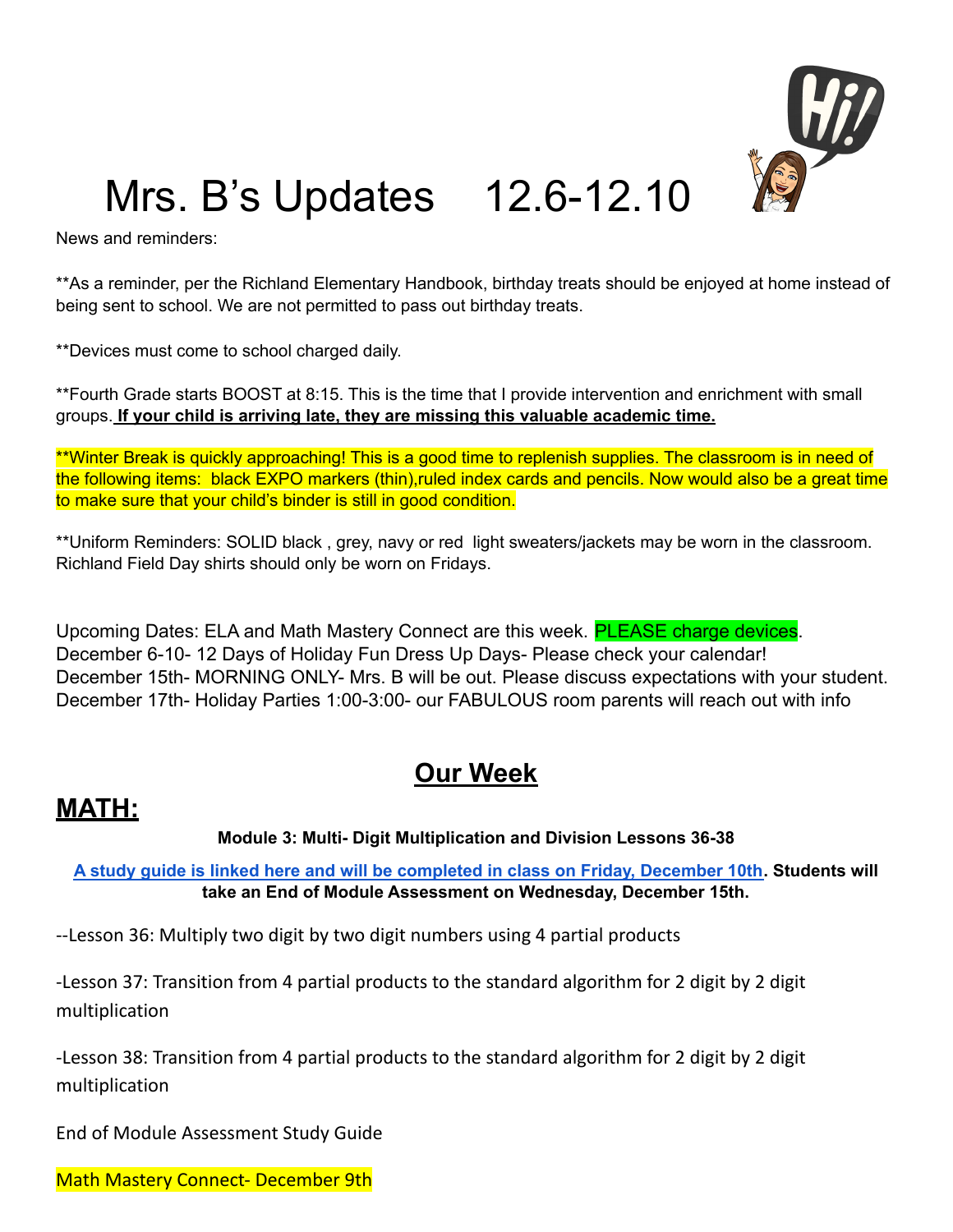**Friday: Math Facts Quiz- Per student basis**

-

**Please continue to practice math facts on a regular basis. I will hold off on moving both classes to mixed facts until after Winter Break, however students who have passed the 12's facts will not have a quiz until we return. Students who have not passed 12 will continue to take the quizzes until the break.**

**ELA**: Mastery Connect on 12.10. PLEASE charge devices.

\*Mythology Project is DUE on Wednesday, December 8th

4.RI.CS.4 Determine the meaning of words and phrases as they are used in a text relevant to a grade 4 topic or subject area, including figurative, connotative, and technical meanings.

SWBAT identify and define word parts IOT determine or clarify the meaning of unfamiliar words and phrases. SWBAT identify context clues IOT determine or clarify the meaning of unfamiliar words and phrases.

Grammar: Irregular Verbs

Spelling: Compound Words

Fishbowl campfire railroad bedroom yourself

Lookout overhead snowstorm blindfold overdo

Yardstick waterproof loudspeaker newborn clothesline

Desktop grandparent bookcase bedspread undertake

**Social Studies: 4-04 (2 weeks) Chapter 7- George Washington's Presidency Assignments are linked on [Assignments](https://schools.scsk12.org/Page/14428) Tab of my page on the Richland Website** Monday: Flashcards Chapter 7 Begin Study Guide Questions Chapter 7

Tuesday: Vocabulary Review Study Guide Questions Chapter 7

Wednesday: Vocabulary Review Finish Chapter 7 Study Guide Kahoot/Checks and Balances Graphic Organizer